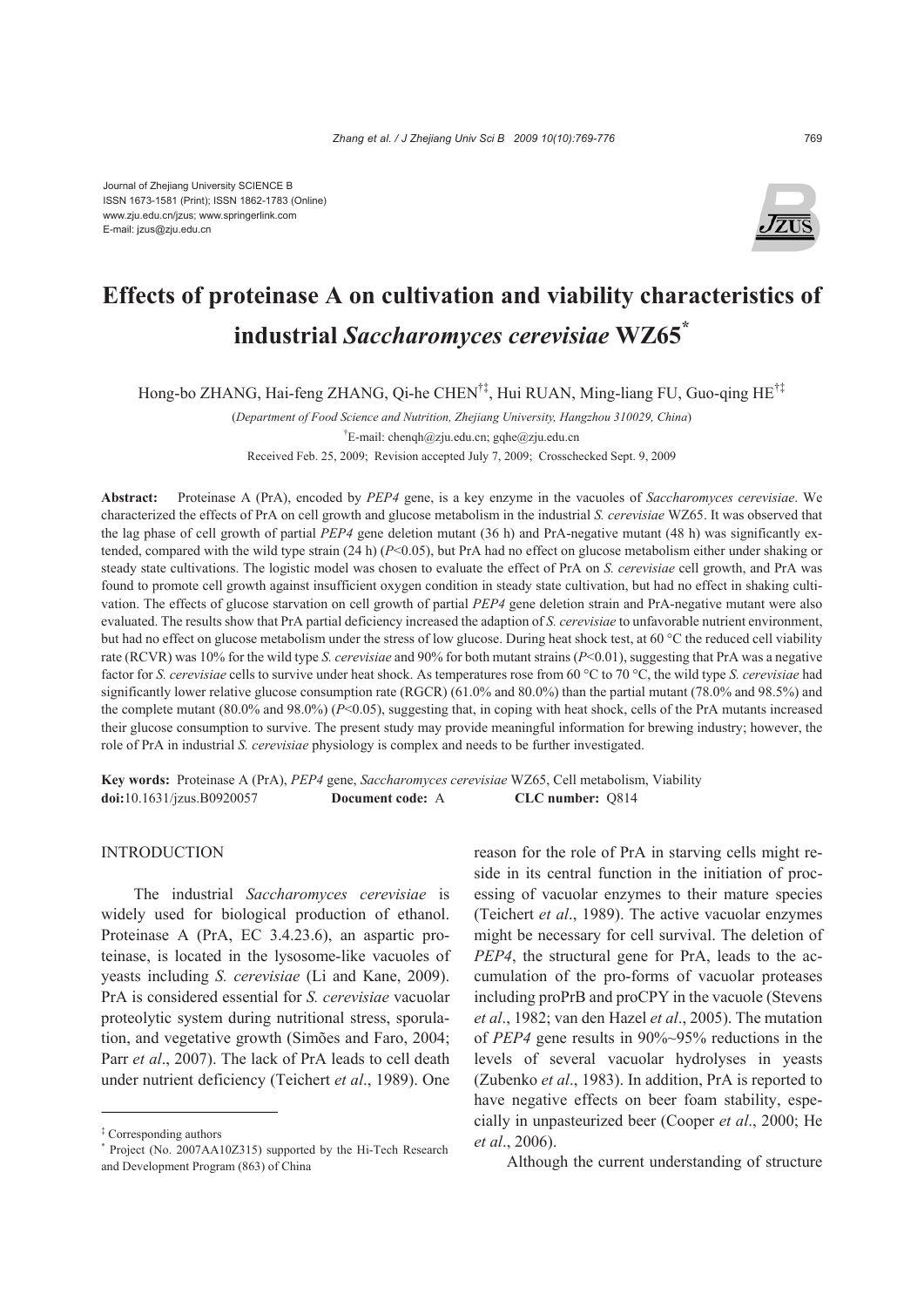and functions of PrA in *S. cerevisiae* is extensive, its roles in cell physiology are still complex. Information about effects of PrA on cell viability and substrate metabolism in *S. cerevisiae*, especially in the industrial *S. cerevisiae*, is limited and controversial. Zhang *et al*.(2008) reported that a partial deletion of *PEP4*  gene in *S. cerevisiae* likely caused a long lag phase for cell growth. However, Wang *et al*.(2007) found that *PEP4* gene deletion had no negative effect on cell growth. Therefore, it is necessary to further clarify roles of PrA on cell viability and substrate metabolism in industrial *S. cerevisiae*.

In a previous study, in order to improve the stability of beer foam proteins in an industrial *S. cerevisiae*, we constructed a partial *PEP4* gene deletion *S. cerevisiae* strain and named it SC1 (Zhang *et al*., 2008; Wang *et al*., 2007). However, the cell growth and glucose metabolism of industrial *S. cerevisiae* need to be further illustrated using a PrA-negative strain. In the present study, based on SC1, we constructed SC2, in which the *PEP4* gene was completely deleted, and characterized roles of PrA on metabolism and cell viability in the industrial *S. cerevisiae* WZ65.

## MATERIALS AND METHODS

#### **Construction of PrA-negative mutant SC2**

The industrial brewing yeast, *S. cerevisiae*  WZ65 (wild type, named as SC), was provided by China Lion Brewery Group. The mutant strain SC1 with the *PEP4* gene partial deletion was constructed as previously described (Zhang *et al*., 2008). Briefly, one of *PEP4* alleles of *S. cerevisiae* WZ65 was replaced using bglS expression cassette. In the present study, the *PEP4* gene partial deletion strain SC1 was transformed with plasmid pSH47/ZEO to rescued  $Kan<sup>R</sup>$  cassette, and a DNA fragment containing  $Kan<sup>R</sup>$ cassette was inserted into the *PEP4* locus of the heterozygote SC1 to generate *PEP4* gene complete deletion strain, SC2.

The insert DNA fragment was prepared by polymerase chain reaction (PCR) with primers 5′-CA TTATTGCCATTGGCCTTGTTGTTGGTCAGCGC CAACCAAGTTGCCCAGCTGAAGCTTCGTACG C-3′ and 5′-GCCAAACCAACCGCATTGTTGCCC AAATCGTAAATAGAATAGTATCGCATAGGCC ACTAGTGGATCTG-3′, denoting the homologous regions located at upstream and downstream of *PEP4*  coding sequences, respectively, with plasmid pUG6 as the template. The amplification of recombinant DNA was performed in a Bio-Rad thermal cycler. Cycling was carried out at 94 °C for 45 s, 58 °C for 40 s, and 72 °C for 2 min at 28 cycles.

The transformation of SC1 was carried out by electroporation as described by Sambrook *et al*. (2002). Transformants were screened on yeast extract peptone D-glucose (YEPD) plate containing 200 μg/ml G-418. To verify the insertion, yeast genomic DNA was extracted and PCR was performed using primers 5′-ACACGAGTTGTCCGATGAGATGAAAG-3′ and 5′-GTATTTACGCAAGAAGGCATCACCA-3′ for *PEP4* coding sequence (Fig.1a), and primer A 5′-TTGGGTAATTCGCTGCTATTT-3′, primer B 5′-AGAACCTCAGTGGCAAATCC-3′, and primer C 5′-ATGGTATTGATAATCCTGATATGAAT-3′, and primer D 5′-GCTTCTGCTTACATTGCTTTA-3′ for integration sites of the recombinant strain (Fig.1b). The amplification parameters were 94 °C for 5 min followed by 30 cycles of 94  $\degree$ C for 45 s, 52  $\degree$ C for 40 s, and 72 °C for 1 min, and finally 72 °C for 10 min. The PCR products were analyzed by agarose gel electrophoresis (Figs.1a and 1b). The target 1072-bp fragment for *PEP4* gene was not observed in SC2, and a 720-bp fragment for the conjunction site between either *PEP4* upstream or downstream sequence and KanMX sequence was observed only in SC2, indicating that the  $Kan^R$  cassette was integrated in the *PEP4* gene locus, and the *PEP4* coding sequence in the recombinant strain SC2 was complete deleted.

#### **Growth media and conditions**

The wild type *S. cerevisiae* WZ65 (SC) was grown at 28 °C in YEPD medium (1% yeast extract,  $2\%$  peptone, and  $2\%$  glucose, w/v), the mutant strain SC1 was grown in the YEPD medium supplemented with zeocin at 50 mg/L after transformed with plasmid pSH47/ZEO, and SC2 was grown in the YEPD medium supplemented with G-418 at 200 mg/L after transformed with insert DNA fragment. The YEPD medium was also used for fermentation in flasks, while for nutrient-deficient cultivation, the SD medium (2% glucose and 0.67% yeast nitrogen base,  $w/v$ ) and the carbon-limiting medium (1% yeast extract,  $2\%$  peptone, and 0.2%, 1%, or 2% glucose, w/v) were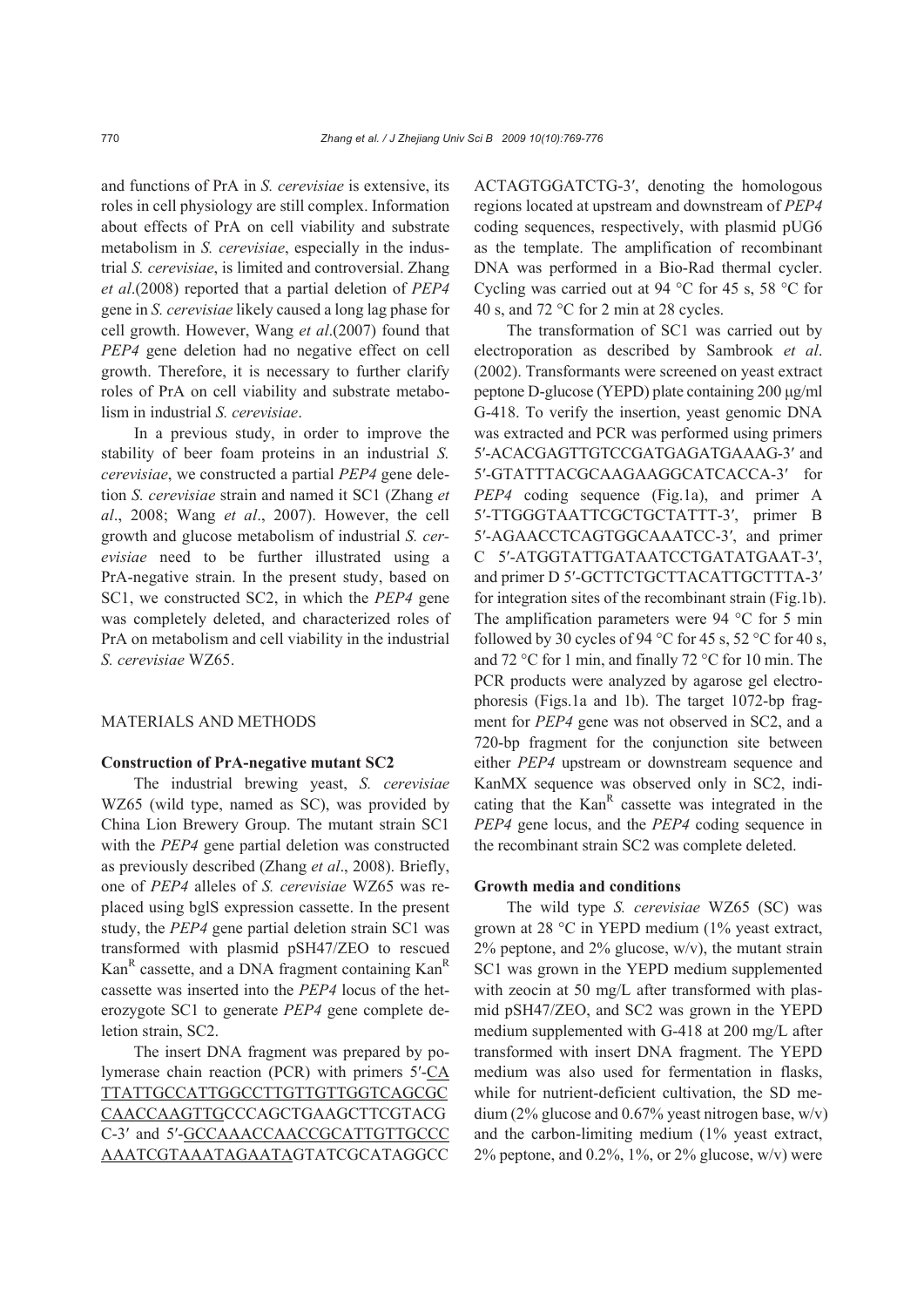used. The cultivation temperature was 28 °C, the shaking speed 120 r/min, and the inoculation size 5%  $(v/v)$ .



**Fig.1 (a) Identification of** *PEP4* **gene of** *Saccharomyces cerevisiae* **strains by polymerase chain reaction (PCR). The PCR product (1072-bp length) was analyzed by 1% (w/v) agarose electrophoresis (SC: industrial** *S. cerevisiae* **WZ65; SC1: the partial** *PEP4* **deletion of** *S. cerevisiae* **WZ65 strain; SC2: the complete** *PEP4* **deletion of SC1 strain); (b) Identification of integration site of recombinant DNA in chromosome of recombinant strain. The PCR product (720-bp length) was analyzed by 1% (w/v) agarose electrophoresis (SC2-a: the PCR product composed of part of** *PEP4* **upstream sequence and part of KanMX sequence; SC2-b: the PCR product composed of part of** *PEP4* **downstream sequence and part of KanMX sequence; SC1-a and SC1-b: the PCR results amplified with the same primers to SC2-a and SC2-b as controls, respectively)**

#### **Nutrients starvation design**

The yeasts were grown in the carbon starvation medium composed of YEPD with 0.2%, 1%, or 2% (w/v) glucose at 28 °C with shaking at 120 r/min. As nitrogen starvation design was carried out, the yeasts were inoculated into SD medium. The inoculated flasks were cultivated at 28 °C for 48 h with shaking at 120 r/min.

#### **Heat shock**

Pre-cultured yeasts were transferred to fresh YEPD media and then cultured for 12 h at 28 °C with shaking until log phase was achieved  $(A_{600}=1.0)$ . In order to elicit heat shock, the mid-log cultured cells were exposed to 50, 60, 70, 80, and 90 °C for 30 min, respectively. Afterwards, the treated yeast cells were added to fresh YEPD media and then cultivated at 28 °C for 24 h. The cell growth was measured by the absorption value at the wavelength of 600 nm. Survival rate was estimated as the relative percentages of the normal cells without heat exposure.

## **Proteinase A activity assay**

PrA activity was assayed with modified Bradford (1976)' method using  $1\%$  (w/v) casein (pH 2.0) as the substrate. Briefly, the 0.2 ml enzyme liquor (both yeast pellet disruption and supernatant were collected for PrA activity) was incubated with 2 ml  $1\%$  (w/v) casein (pH 2.0) at 37 °C for 20 min. The reaction was terminated by 2 ml  $10\%$  (w/v) trichloroacetic acid for 10 min, and the reaction mixture was centrifuged at 15000×*g* for 15 min. One unit of PrA hydrolyzes 1 mg of insulin chain B (oxidized) per minute at pH 6.0 (25 °C) (Wang *et al*., 2005). At 72 h culture, PrA activity was observed to be 27 U/ml in broth and 58 U/ml in cells in the wild type *S. cerevisiae* WZ65 (SC), and 10 U/ml in the broth and 28 U/ml in cells in the *PEP4* partial deletion strain SC1, but was not observed in the *PEP4* further deletion strain SC2 (Table 1). This indicates that the *PEP4* gene in SC2 has been completely deleted.

**Table 1 PrA activity of** *PEP4* **mutant SC1 and SC2 and wild type** *Saccharomyces cerevisiae* **strains\***

|                 | PrA activity (U/ml) |                                                               |  |  |
|-----------------|---------------------|---------------------------------------------------------------|--|--|
|                 | Cells               | <b>Broth Culture</b>                                          |  |  |
| SC <sub>1</sub> | 28                  | 10                                                            |  |  |
| SC <sub>2</sub> |                     |                                                               |  |  |
| SC.             | 58                  | 27                                                            |  |  |
| $\ast$          |                     | Culture duration 72 h and culture temperature 28 °C. $\pm$ no |  |  |

activity determined

# **Measurement of dry cell weight and residual reduced glucose**

Cell growth was measured as the dry cell weight (DCW). The culture sample (10 ml) was centrifuged at 4000×*g* for 10 min, and cell pellet was washed twice with distilled water, dried to constant weight at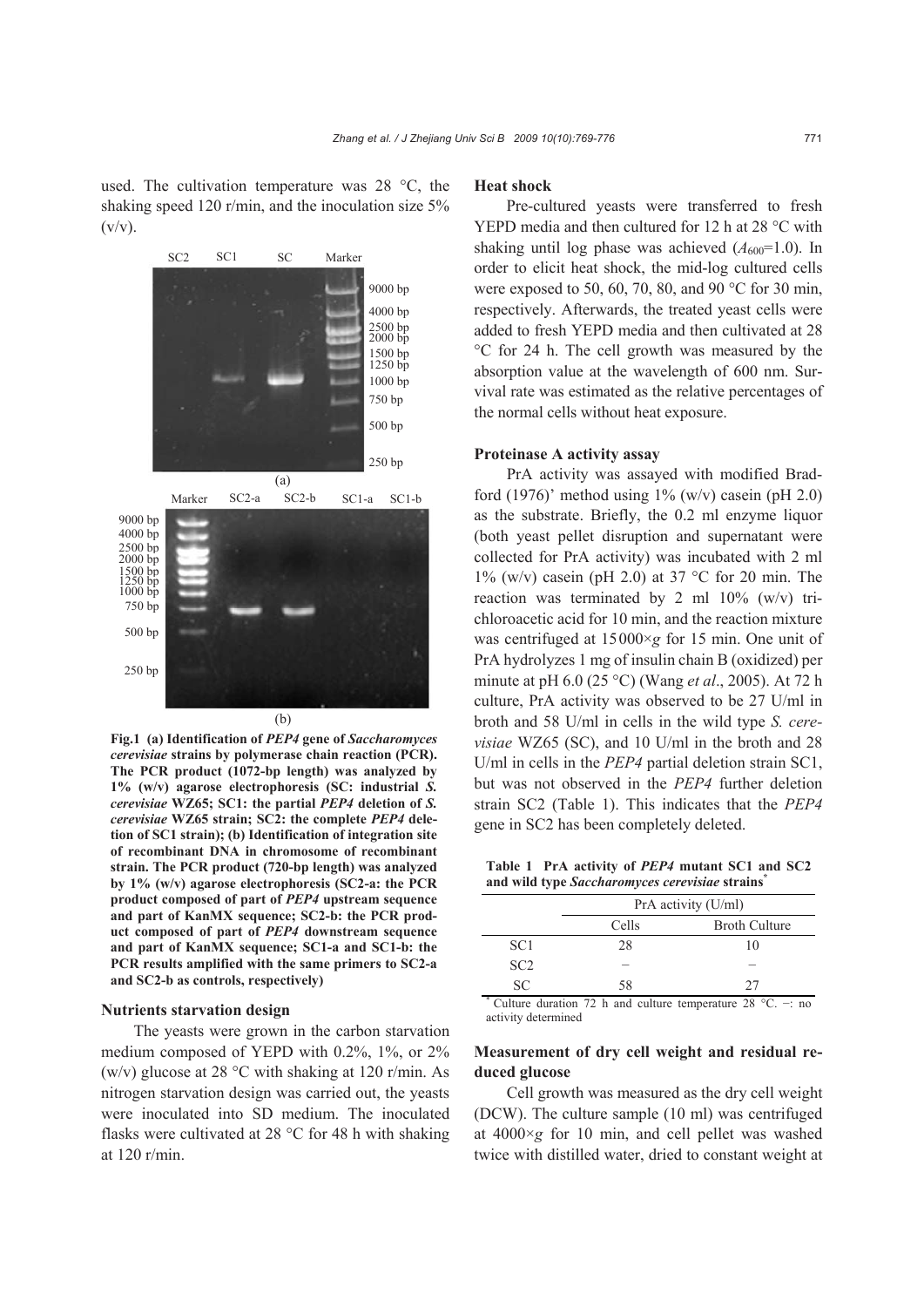80 °C, and then weighed. The residual glucose concentration in the medium was measured using the dinitrosalicylic acid (DNS) method (Miller, 1959). Briefly, 1 ml culture supernatant was added into 1.5 ml DNS solution and then boiled for 5 min. The reaction solution was diluted to stop the reaction and measured by the wavelength at 520 nm. The blank control was set using distilled water replacing culture supernatant.

#### **Statistical analysis**

The data were analyzed using one-way analysis of variance (ANOVA) by the Statistical Analysis System 8.0, followed by Duncan's multiple range test. The  $P$  values  $\leq 0.05$  were considered to be significantly different.

## RESULTS AND DISCUSSION

# **Effects of proteinase A on cell growth and glucose metabolism**

Brandberg *et al*.(2007) reported that, when the factor of aeration was considered, yeast strain possessed an increased ethanol tolerance and viability. We may, therefore, speculate that the PrA is important for the lag phase of *S. cerevisiae* cell growth in aeration condition. The cell growth of the three *S. cerevisiae* strains, SC, SC1, and SC2, was determined by DCW (Fig.2). Interestingly, it was observed that the lag phase of cell growth was 24, 36, and 48 h in the SC, SC1, and SC2 (*P*<0.05), respectively, indicating that PrA is responsible for the lag phase of *S. cerevisiae* cell growth. This observation further confirms our previous findings (Zhang *et al*., 2008). The glucose consumption rates (GCR) of the three *S. cerevisiae* strains were analyzed (Fig.3). In both the shaking and steady state conditions, the GCR fluctuated within the range of 93% to 98% for all the three, showing no significant difference between them. Glucose is utilized by yeast cells for proliferation, basic metabolism, and metabolite production. However, in the present study, we did not see PrA affect glucose consumption in *S. cerevisiae*.

## **Kinetics model simulation**

The most popular kinetic expression for microbial growth is the Monod-equation. However, the



**Fig.2 Effects of** *PEP4* **partial and complete deletions on cell growth of industrial** *Saccharomyces cerevisiae*  **WZ65** 

DCW: dry cell weight; s: shaking cultivation; j: steady state cultivation



**Fig.3 Effects of** *PEP4* **partial and complete deletions on glucose consumption rate of industrial** *Saccharomyces cerevisiae* **WZ65** 

GCR: glucose consumption rate; s: shaking cultivation; j: steady state cultivation

examination of the large number of experimental data (data not shown) obtained from batch fermentation showed that the model is not suitable for this particular system. Therefore, the logistic model was chosen as an alternative empirical equation for evaluating the effect of PrA on *S. cerevisiae* cell growth. In this model, the shaking and steady state conditions were simulated using data processing system (DPS) software (Tang and Feng, 1997). Table 2 presents the maximum specific growth rate  $(\mu_{\text{max}})$ , the maximum biomass rate  $(X_{\text{max}})$ , and the initial biomass  $(X_0)$  values, among which the  $\mu_{\text{max}}$  is the most important parameter for evaluating cell growth and glucose metabolism; the higher  $\mu_{\text{max}}$ , the faster the cell growth and glucose metabolism. In the steady state condition, SC had the highest  $\mu_{\text{max}}$  (0.18 h<sup>-1</sup>) compared with SC1 (0.06 h<sup>-1</sup>) and SC2 (0.06 h<sup>-1</sup>), suggesting that PrA may play a role in promoting cell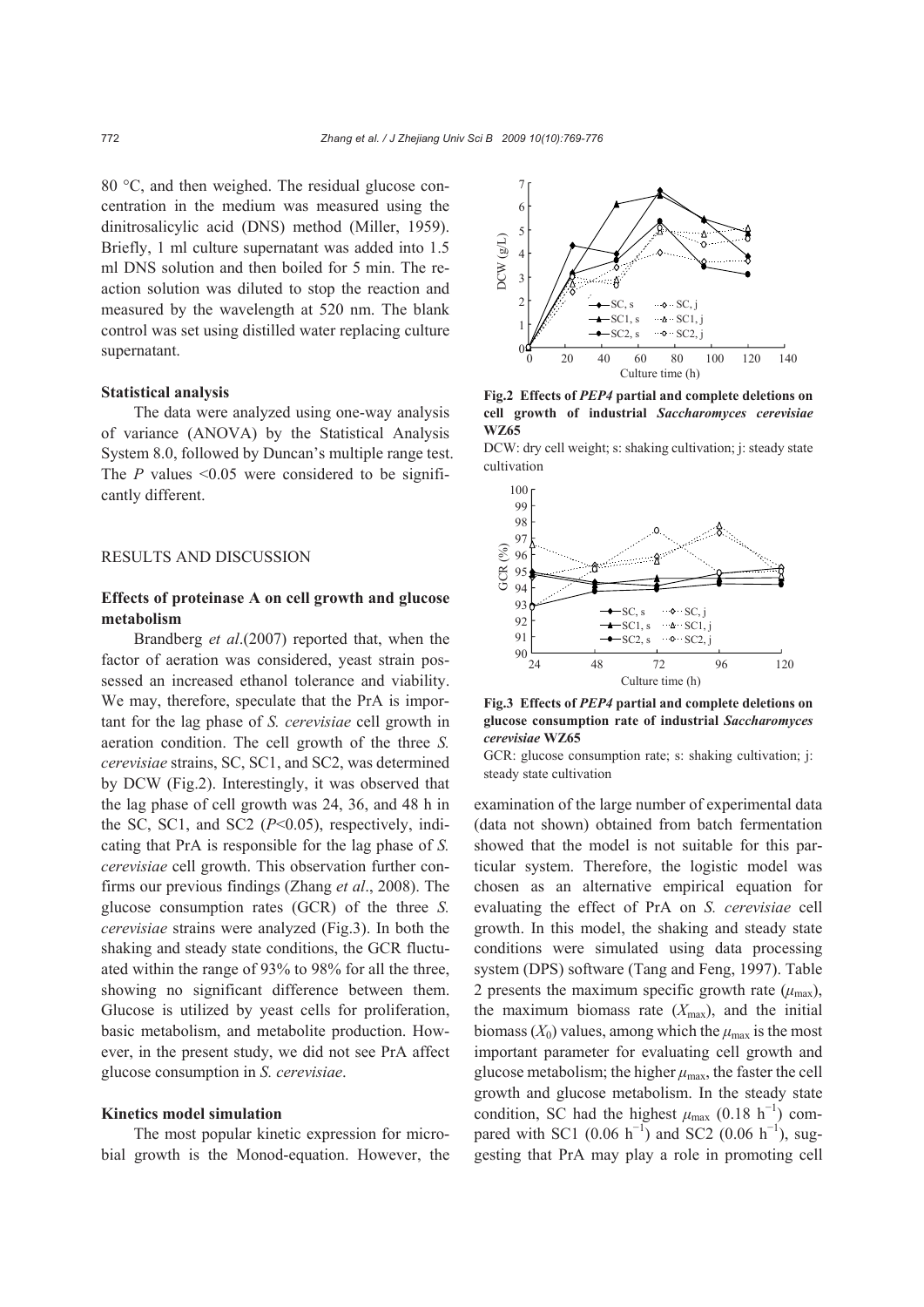growth against insufficient oxygen condition. In the shaking condition, there was no difference observed between the wild type SC  $(\mu_{\text{max}}=0.31 \text{ h}^{-1})$  and the PrA-negative mutant SC2 ( $\mu_{\text{max}}$ =0.30 h<sup>-1</sup>), which may suggest that, except for extending the lag phase of cell growth, PrA did not affect the cell growth in oxygen-rich growth condition. However, it was noticed that, in shaking condition, the partial deletion mutant SC1 had the higher  $\mu_{\text{max}}$  (0.81 h<sup>-1</sup>) than both SC and SC2 (*P*<0.05). Since the industrial *S. cerevisiae* is facultative anaerobic strain, the partial *PEP4* gene deletion may be beneficial to cell growth.

**Table 2 Comparison of SC1, SC2 and SC strain growth kinetics parameters using logistics model simulation** 

|                         |                 | $X_{\text{max}}\left(\frac{g}{L}\right)$ | $\mu_{\text{max}}$ (h <sup>-1</sup> ) | $X_0$ (g/L) |
|-------------------------|-----------------|------------------------------------------|---------------------------------------|-------------|
| Shaking<br>culture      | SC              | 4.98                                     | 0.31                                  | 0.02        |
|                         | SC <sub>1</sub> | 5.74                                     | 0.81                                  | 0.005       |
|                         | SC2             | 3.89                                     | 0.30                                  | 0.01        |
| Steady state<br>culture | SC              | 3.71                                     | 0.18                                  | 0.09        |
|                         | SC <sub>1</sub> | 5.08                                     | 0.06                                  | 0.60        |
|                         | SC2             | 4.64                                     | 0.06                                  | 0.70        |

# **Effects of proteinase A on** *Saccharomyces cerevisiae* **cell growth and glucose metabolism under nutrients limitation**

PrA possibly played an essential role in yeast survivability under the nutrient stress, especially under nitrogen deficiency (Teichert *et al*., 1989; Zaman *et al*., 2008). The effects of culture nutrients on cell growth and glucose metabolism were evaluated in the three *S. cerevisiae* strains.  $0.2\%$ ,  $1\%$ , and  $2\%$  (w/v) glucose were applied to examine the effect of glucose starvation on cell growth (Fig.4). In 0.2% glucose, the maximum biomass value of each strain was evaluated by DCW: 3.7, 2.5, and 4.3 g/L in SC, SC1, and SC2, respectively. The period to reach the maximum growth biomass was significantly shorter in SC (24 h) than in SC1 and SC2  $(48 \text{ h})$   $(P<0.05)$ . The results indicated that PrA deletion certainly led to extension of the lag phase in the industrial *S. cerevisiae* growth. However, SC2 had the maximum biomass when compared to the other two strains. It seems that PrA-deficiency may increase the adaption to unfavorable nutrient environment such as low glucose.

The effect of the limitation of carbon (which relies on the concentrations of glucose) on glucose metabolism was also discussed (Fig.5). The glucose



**Fig.4 Effects of** *PEP4* **partial and complete deletions on cell growth of industrial** *Saccharomyces cerevisiae*  **WZ65 under carbon-limiting conditions** 

DCW: dry cell weight; c: 2% glucose; l: 0.2% glucose; m: 1% glucose

consumption rates (GCRs) in 0.2% glucose in the three stains were generally lower than those in 1% and 2% glucose conditions. In 0.2% glucose, GCR at 48 h was 82.1% in SC1, 83.4% in SC2, and 84.6% in SC (*P*>0.05). The results suggest that, although PrA is crucial for maintaining normal cell growth under nutrients limitation (Cooper *et al*., 2000; Zubenko *et al*., 1983), it had no effect on glucose metabolism under the stress of lower glucose.



**Fig.5 Effects of** *PEP4* **partial and complete deletions on glucose metabolism of industrial** *Saccharomyces cerevisiae* **WZ65 under carbon-limiting conditions**  GCR: glucose consumption rate; c: 2% glucose; l: 0.2% glucose; m: 1% glucose

In order to further evaluate the role of PrA in the effect of nutrient starvation on industrial *S. cerevisiae* cell growth, SD medium was used. Fig.6 shows the DCW of the three *S. cerevisiae* strains grown in SD medium. At 72 h, the DCW dropped from 5.1 to 3.0 g/L in both SC and SC2, suggesting that PrA may not have an effect on cell growth in nitrogen starvation. Interestingly, SC1 was found to grow more quickly than the other two strains, with the DCW at 72 h being 6.11 g/L (*P*<0.05), indicating that, under the limitation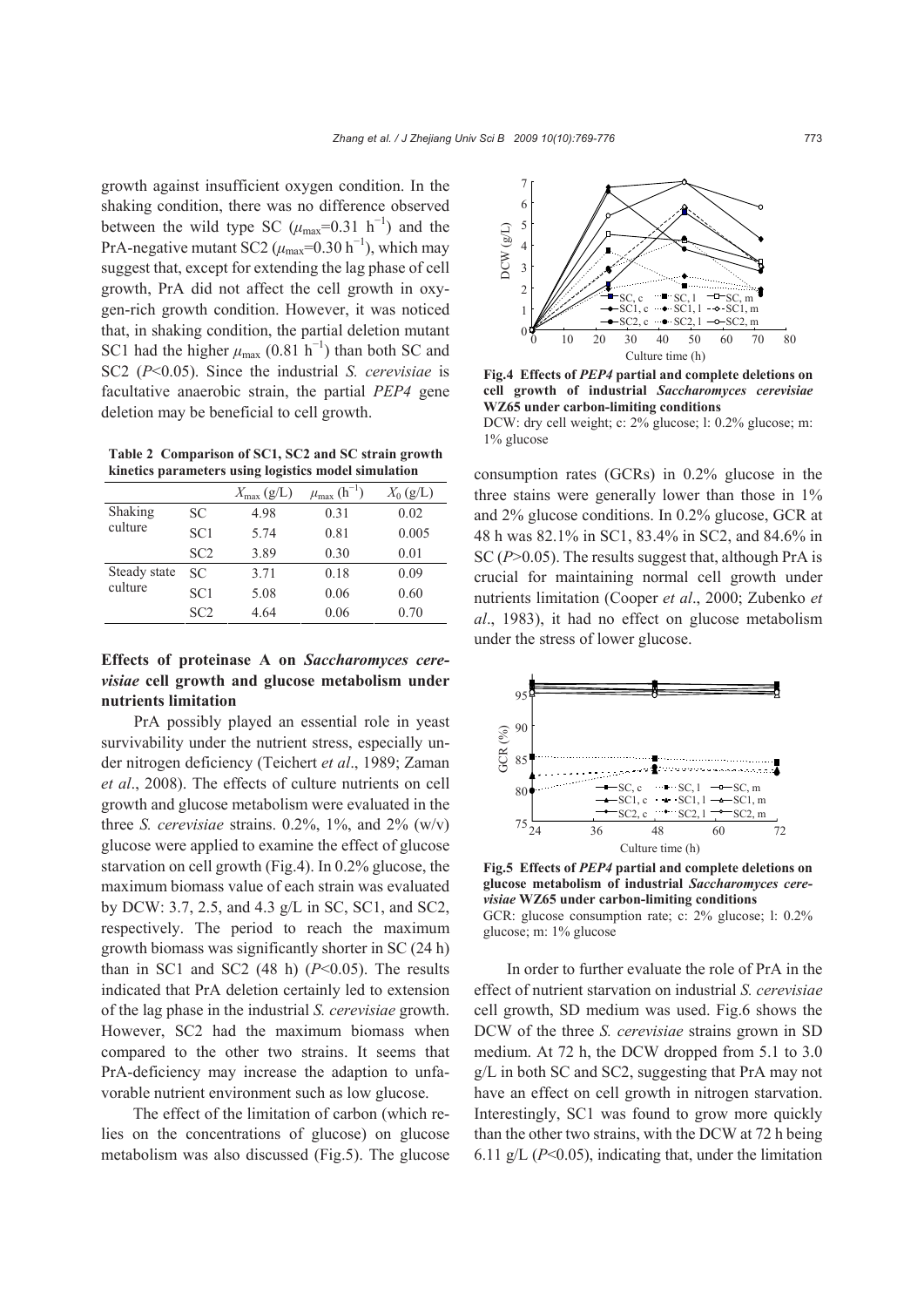of medium nutrients, the partial *PEP4* gene deletion in the industrial *S. cerevisiae* may have a beneficial effect on cell growth. The glucose metabolism had no differences among the three tested *S. cerevisiae*  strains (data not shown).



**Fig.6 Effects of** *PEP4* **partial and complete deletions on viability of industrial** *Saccharomyces cerevisiae* **WZ65 under nitrogen starvation conditions**  DCW: dry cell weight

Carbon and nitrogen limitation causes a lower biomass yield and a higher ethanol yield in chemostat cultures, and severe nitrogen limitation appears to uncouple the catabolic adenosine triphosphate (ATP) generation from the anabolic demand for ATP. Biosynthesis can be decreased by limiting the availability of nitrogen. In *S. cerevisiae*, the complete starvation of nitrogen has many consequences on its metabolism process, including the changes in the macromolecular composition, inactivation of the glucose transport system, increased turnover of proteins, and reduced fermentative capacity (Brandberg *et al*., 2007). However, there has been a lack of related studies on the effects of PrA on nitrogen metabolism in the industrial *S. cerevisiae*.

PrA and proteinase B (PrB) activities are clearly required for degradation of analog-containing proteins, starvation-induced vegetative protein degradation, and the ability to survive nitrogen starvation. It is unknown whether vacuolar proteases contribute to degradation of fructose 1,6-bisphosphatase during catabolite inactivation, since there are reports on both sides of the issue (Zaman *et al*., 2008). Vacuolar proteases appear not to be involved in other cases of catabolite inactivation that have been tested (Zaman *et al*., 2008). In response to rigid stress, they catalyzed massive amounts of protein degradation that facilitates cellular restructuring, particularly during sporulation (Jones, 1991). In yeasts, autophagy is

induced at the absence of high-quality nitrogen and carbon sources (Zaman *et al*., 2008).

# **Effect of proteinase A on cell viability under heat shock**

PrA was reported to be helpful to cell survival under stress environment (Wang *et al.*, 2007). We examined the effects of heat shock on the three *S. cerevisiae* strains. Five temperatures were used and the reduced cell viability rate (RCVR) was recorded (Fig.7). At 60 °C, the RCVR was 10% for the wild type SC, and 90% for both mutant strains  $(P<0.01)$ . The high viability rate in the two mutant strains then gradually dropped to 10% at 90 °C. The results may suggest that PrA has no role in coping with heat shock, but rather has a negative influence. Similarly, it was observed that the vacuolar proteases were not essential to cell viability (Jones, 1991). Interestingly, two *PEP4* mutant strains, both partial and complete deletions, exhibited a high capability in resistance of heat shock, which may open a door for the genetic improvement of the industrial *S. cerevisiae*.



**Fig.7 Effects of** *PEP4* **partial and complete deletions on cell viability of industrial** *Saccharomyces cerevisiae*  **WZ65 strain under different heat shocks**  RCGR: relative cell growth rate

The effect of heat shock on glucose metabolism was also evaluated in the three strains (Fig.8). As temperatures rose from 60 to 70 °C, SC had significantly lower relative glucose consumption rate (RGCR) (61.0% and 80.0%) than those of SC1 (78.0% and 98.5%) and SC2 (80.0% and 98.0%) (*P*<0.05). The higher RGCR in the PrA mutants may suggest that, in coping with heat shock, cells of the PrA mutants increased their glucose consumption to survive, which is in accordance with the general consideration that PrA is a beneficial factor for *S. cerevisiae* cells to survive under unfavorable environmental conditions (Jones, 1991).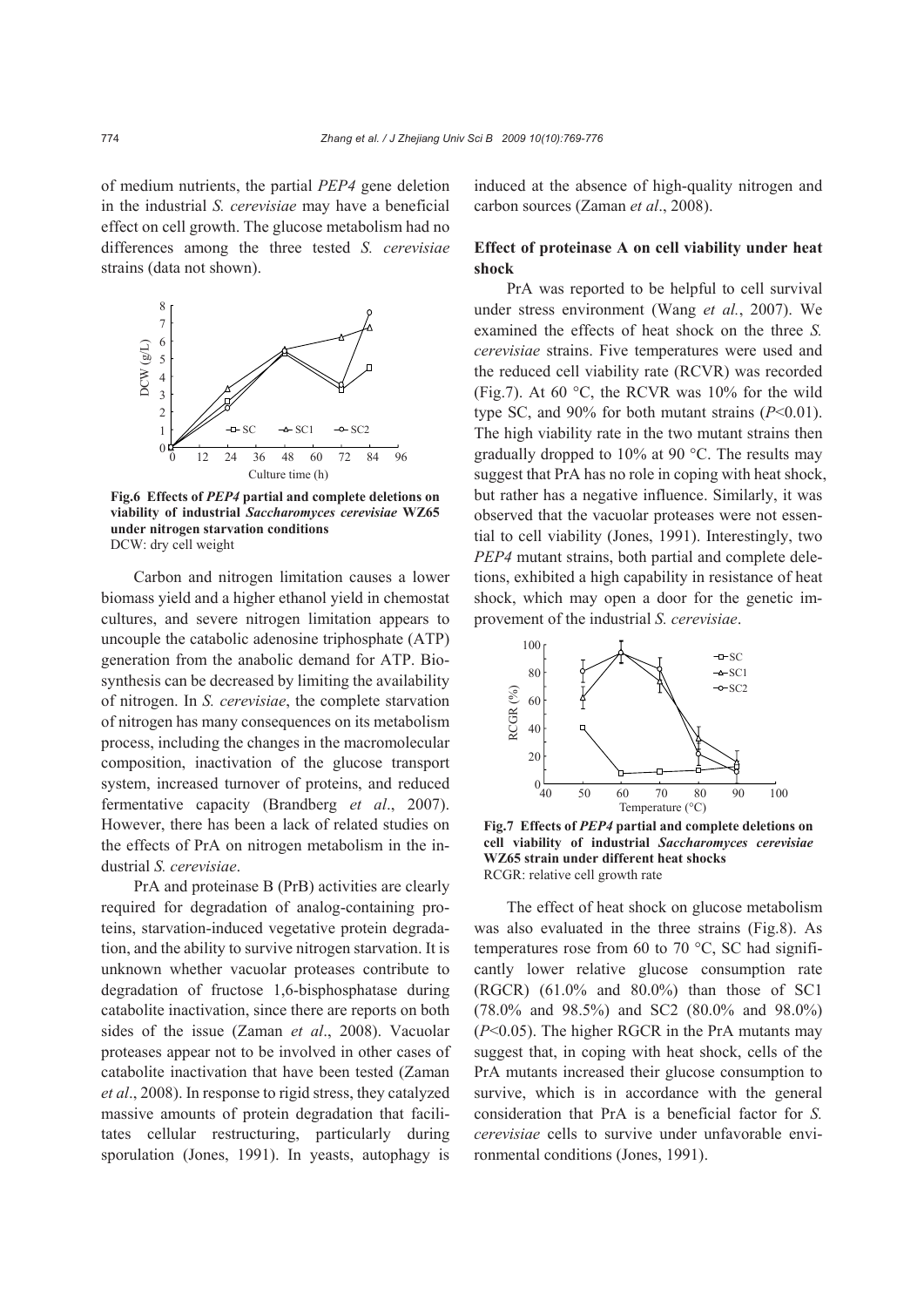

**Fig.8 Effects of** *PEP4* **partial and complete deletions on glucose metabolism of industrial** *Saccharomyces cerevisiae* **WZ65 strain under different heat shocks**  RGCR: relative glucose consumption rate

The optimum temperature of *S. cerevisiae* growth is within the range of 25 to 35 °C. In the range of 35 to 37 °C, yeast cells are moderately stressed but continue to grow, developing a protective tolerance against higher levels of lethal shock (Davidson and Schiestl, 2001a; 2001b). The oxidative stress under heat shock may induce a more profound stimulation of trehalose, antioxidant enzymes, and heat shock proteins, as well as other stimulators (Kim *et al*., 2006). When cells are subjected to abnormal conditions, the cells must carry out a rapid and effective genomic expression program in order to adapt, proliferate, or survive in new environment (Fernandes *et al.*, 2004). However, the role of PrA in industrial *S*. *cerevisiae* in coping with extreme environmental conditions needs to be further elucidated.

## **CONCLUSION**

In the present study, we constructed the *PEP4*  gene partial deletion and PrA-negative *S. ceverisiae* WZ65 strains to examine the effects PrA on the cell growth and glucose metabolism in *S. ceverisiae*. PrA was found to extend the lag phase of cell growth, but with no influence on glucose metabolism. Interestingly, it was noticed that the partial *PEP4* gene deletion had a beneficial effect on cell growth under aerobic cultivation and increased the adaption to unfavorable nutrient environment such as low glucose. In addition, both the *PEP4* partial and complete deletion mutants exhibited a higher capability in resistance of heat shock, compared with the wild type *S. ceverisiae* WZ65, suggesting an application for species improvement in brewing industry.

#### **References**

- Bradford, M.M., 1976. A rapid and sensitive method for the quantitation of microgram quantities of protein utilizing the principle of protein-dye binding. *Anal. Biochem.*, **72**(1-2):248-254. [doi:10.1016/0003-2697(76)90527-3]
- Brandberg, T., Gustafsson, L., Franzén, C.J., 2007. The impact of severe nitrogen limitation and microaerobic conditions on extended continuous cultivations of *Saccharomyces cerevisiae* with cell recirculation. *Enzyme Microb. Technol.*, **40**(4):585-593. [doi:10.1016/j.enzmictec.2006. 05.032]
- Cooper, D.J., Stewart, G.G., Bryce, J.H., 2000. Yeast proteolytic activity during high and low gravity wort fermentations and its effect on head retention. *J. Inst. Brew.*, **1066**(4):197-201.
- Davidson, J.F., Schiestl, R.H., 2001a. Cytotoxic and genotoxic consequences of heat stress are dependent on the presence of oxygen in *Saccharomyces cerevisiae*. *J. Bacteriol.*, **183**(15):4580-4587. [doi:10.1128/JB.183.15.4580-4587. 2001]
- Davidson, J.F., Schiestl, R.H., 2001b. Mitochondrial respiratory electron carriers are involved in oxidative stress during heat stress in *Saccharomyces cerevisiae*. *Mol. Cell. Biol.*, **21**(24):8483-8489. [doi:10.1128/MCB.21.24.8483- 8489.2001]
- Fernandes, P.M.B., Domitrovic, T., Kao, C.M., Kurtenach, E., 2004. Genomic expression pattern in *Saccharomyces cerevisiae* cells in response to high hydrostatic pressure. *FEMS Lett.*, **556**(1):153-160. [doi:10.1016/S0014-5793 (03)01396-6]
- He, G.Q., Wang, Z.Y., Liu, Z.S., Chen, Q.H., Ruan, H., Schwarz, P.B., 2006. Relationship of proteinase activity, foam proteins, and head retention in unpasteurized beer. *J. Am. Soc. Brew. Chem.*, **64**(1):33-38.
- Jones, E.W., 1991. Three proteolytic systems in the yeast *Saccharomyces cerevisiae*. *J. Biol. Chem.*, **266**(13): 7963-7966.
- Kim, I.S., Moon, H.Y., Yun, H.S., Jin, I., 2006. Heat shock causes oxidative stress and induces a variety of cell rescue proteins in *Saccharomyces cerevisiae* KNU5377. *J. Microb.*, **44**(5):492-501.
- Li, S.C., Kane, P.M., 2009. The yeast lysosome-like vacuole: Endpoint and crossroads. *Biochim. Biophys. Acta*, **1793**(4):650-663. [doi:10.1016/j.bbamcr.2008.08.003]
- Miller, G.L., 1959. Use of dinitrosalicylic acid reagent for determination of reducing sugar. *Anal. Chem.*, **31**(3): 426-427. [doi:10.1021/ac60147a030]
- Parr, C.L., Keates, R.A.B., Bryksa, B.C., Ogawa, M., Yada, R.Y., 2007. The structure and function of *Saccharomyces cerevisiae* proteinase A. *Yeast*, **24**(6):467-480. [doi:10. 1002/yea.1485]
- Sambrook, J., Fritsch, E.F., Maniatis, T., 2002. Molecular Cloning: A Laboratory Manual. Cold Spring Harbor Laboratory Press, Cold Spring Harbor, New York, p.1-1859.
- Simões, I., Faro, C., 2004. Structure and function of plant